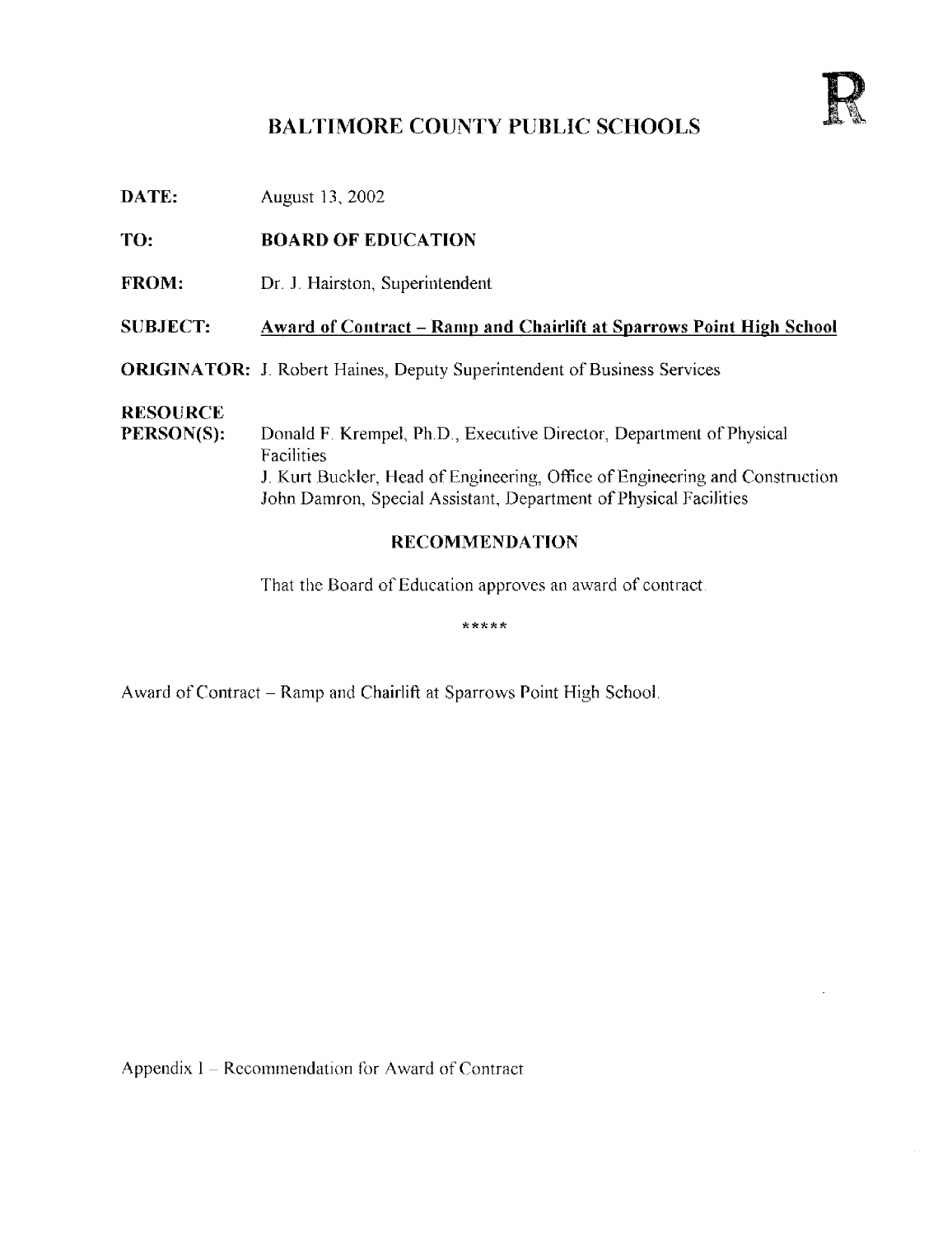## Appendix <sup>I</sup>

#### Recommendation for Award of Contract Ramp and Chairlift - Sparrows Point High School August 13, 2002

On July 26, 2002, four (4) bids were received for constructing a ramp and installing a chairlift at Sparrows Point High School - Bid #5-504-03 . This project will provide an accessible route to the gymnasium and the associated activity rooms as well as the auditorium and the Technical Education wing of the school . A summary of the bid results is attached . Based on the bids received, the Department of Physical Facilities recommends an award of contract to RWC Contracting Corporation, the lowest responsive bidder, in the amount of \$34,171 .00.

At this time, we are also requesting approval of a 10% Change Order Allocation in the amount of \$3,400 .00 to cover any unforeseen conditions and minor changes to the contract, to be authorized and approved by the Building Committee in accordance with Board Policy .

Funding for this project is available through the Capital Budget Project #011 - Access for the Disabled.

APPROVED:

Donald F.*Ik* Xembel, Ph.D. **Executive Director**